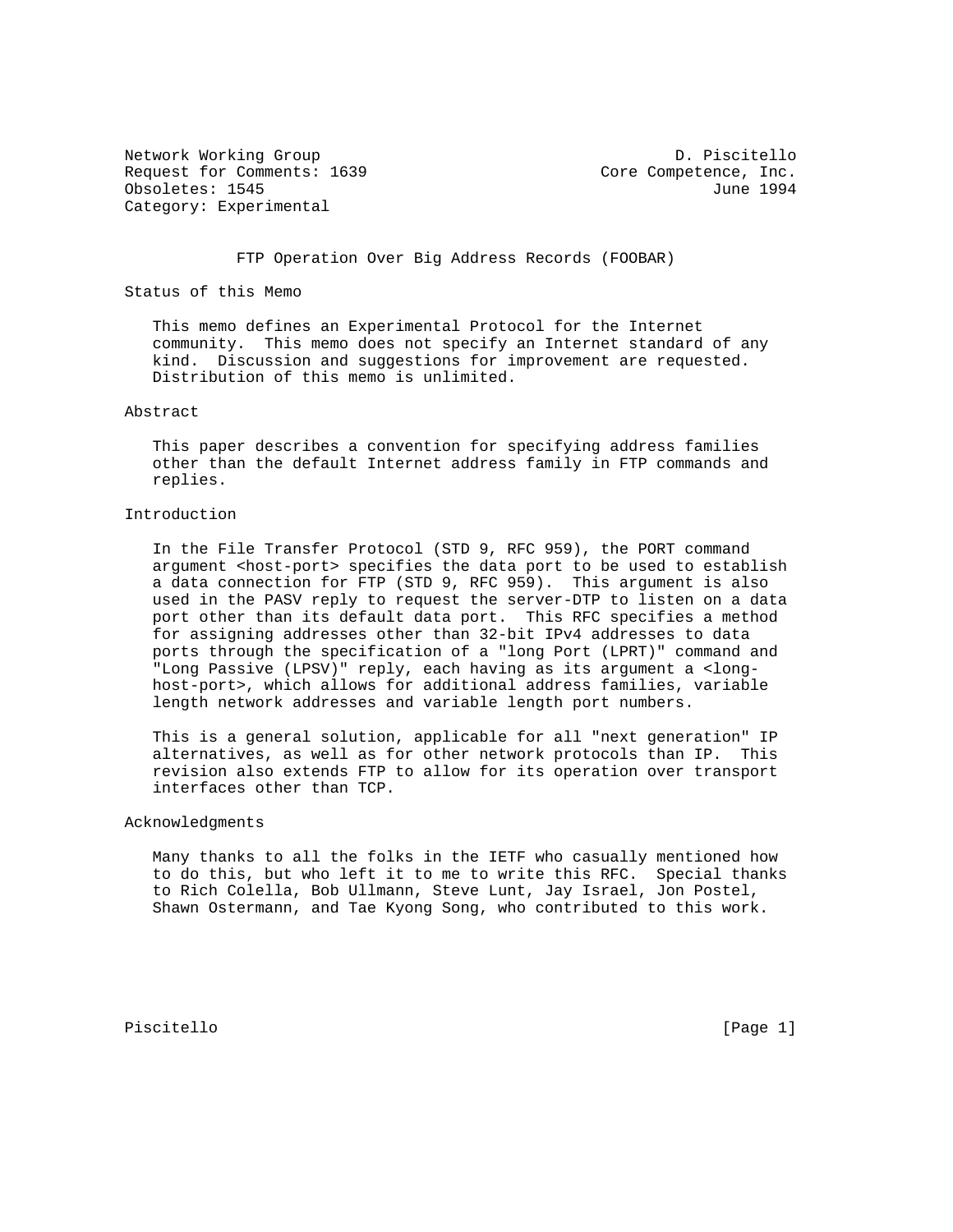# 1. Background

 The PORT command of File Transfer Protocol allows users to specify an address other than the default data port for the transport connection over which data are transferred. The PORT command syntax is:

PORT <SP> <host-port> <CRLF>

 The <host-port> argument is the concatenation of a 32-bit internet <host-address> and a 16-bit TCP <port-address>. This address information is broken into 8-bit fields and the value of each field is transmitted as a decimal number (in character string representation). The fields are separated by commas. A PORT command is thus of the general form "PORT h1,h2,h3,h4,p1,p2", where h1 is the high order 8 bits of the internet host address.

The <host-port> argument is also used by the PASV reply, and in certain negative completion replies.

 To accommodate larger network addresses anticipated for all IP "next generation" alternatives, and to accommodate FTP operation over network and transport protocols other than IP, new commands and reply codes are needed for FTP.

2. The LPRT Command

 The LPRT command allows users to specify a "long" address for the transport connection over which data are transferred. The LPRT command syntax is:

LPRT <SP> <long-host-port> <CRLF>

 The <long-host-port> argument is the concatenation of the following fields;

- o an 8-bit <address-family> argument (af)
- o an 8-bit <host-address-length> argument (hal)
- o a <host-address> of <host-address-length> (h1, h2, ...)
- o an 8-bit <port-address-length> (pal)
- o a <port-address> of <port-address-length>  $(p1, p2, \ldots)$

The initial values assigned to the <address-family> argument take the value of the version number of IP (see Assigned Numbers, STD 2, RFC 1340); values in the range of 0-15 decimal are thus reserved for IP

Piscitello [Page 2]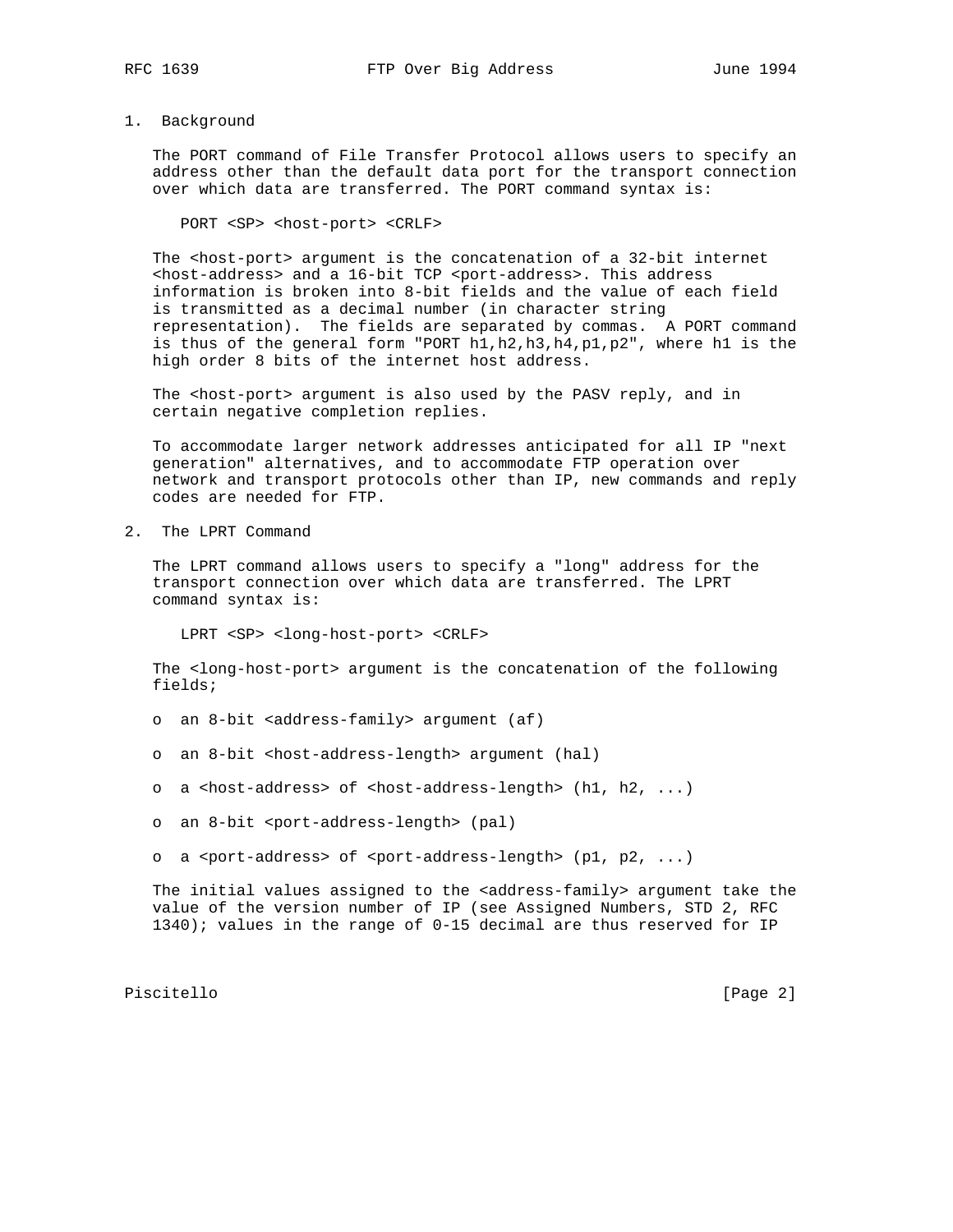and assigned by IANA. Values in the range 16-255 are available for the IANA to assign to all other network layer protocols over which FTP may be operated.

Relevant assigned <address-family> numbers for FOOBAR are:

| reserved                    |  |
|-----------------------------|--|
| $1 - 3$<br>unassigned       |  |
| Internet Protocol (IP)<br>4 |  |
| 5<br>ST Datagram Mode       |  |
| 6<br>SIP                    |  |
| 7<br>TP/IX                  |  |
| 8<br>PIP                    |  |
| 9<br>TUBA                   |  |
| unassigned<br>$10 - 14$     |  |
| 15<br>reserved              |  |
| 16<br>Novell IPX            |  |

 The value of each field is broken into 8-bit fields and the value of each field is transmitted as an unsigned decimal number (in character string representation, note that negative numbers are explicitly not permitted). The fields are separated by commas.

A LPRT command is thus of the general form

LPRT af,hal,h1,h2,h3,h4...,pal,p1,p2...

 where h1 is the high order 8 bits of the internet host address, and p1 is the high order 8 bits of the port number (transport address).

3. The LPSV Command

 The L(ONG) PASSIVE command requests the server-DTP to listen on a data port other than its default data port and to wait for a connection rather than initiate one upon receipt of a transfer command. The response to this command includes the address family, host address length indicator, host address, port address length, and port address of the listener process at the server. The reply code and text for entering the passive mode using a long address is 228 (Interpretation according to FTP is: positive completion reply 2yz, connections x2z, passive mode entered using long address xy8).

The suggested text message to accompany this reply code is:

 228 Entering Long Passive Mode  $(af, hal, hl, h2, h3,..., pal, pl, p2...)$ 

Piscitello [Page 3]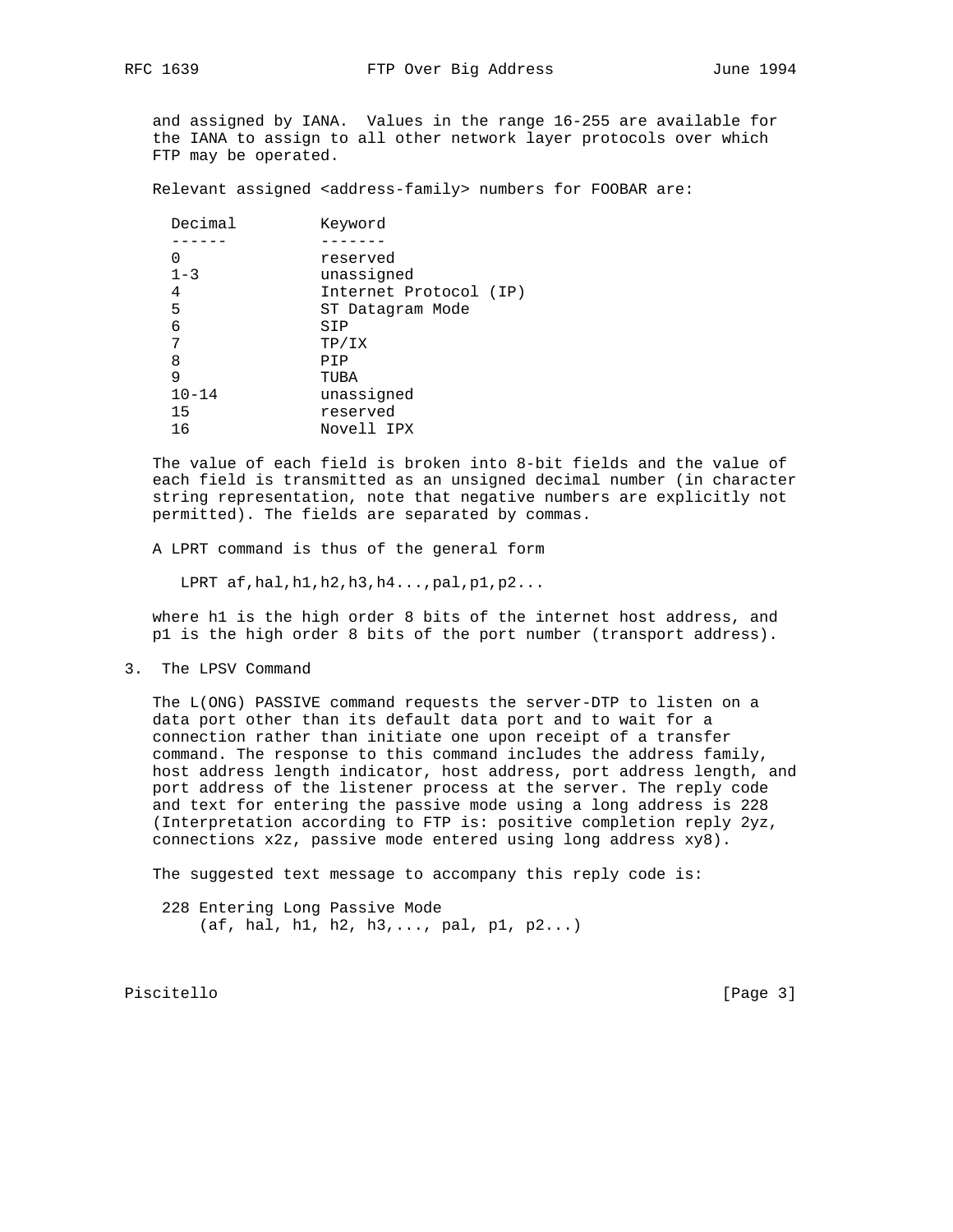# 4. Permanent Negative Completion Reply Codes

 The negative completion reply codes that are associated with syntax errors in the PORT and PASV commands are appropriate for the LPRT and LPSV commands (500, 501). An additional negative completion reply code is needed to distinguish the case where a host supports the LPRT or LPSV command, but does not support the address family specified.

 Of the FTP function groupings defined for reply codes (syntax, information, connections, authentication and accounting, and file system), "connections" seems the most logical choice; thus, an additional negative command completion reply code, 521 is added, with the following suggested textual message:

521 Supported address families are (af1, af2, ..., afn)

Where (afl, af2, ..., afn) are the values of the version numbers of the "next generation" or other protocol families supported. (Note: it has been suggested that the families could also be represented by ASCII strings.)

5. Rationale

 An explicit address family argument in the LPRT command and LPSV reply allows the Internet community to experiment with a variety of "next generation IP" and other network layer protocol alternatives within a common FTP implementation framework. (It also allows the use of a different address family on the command and data connections.) An explicit length indicator for the host address is necessary because some of the IPNG alternatives make use of variable length addresses. An explicit host address is necessary because FTP says it's necessary.

 The decision to provide a length indicator for the port number is not as obvious, and certainly goes beyond the necessary condition of having to support TCP port numbers.

 Currently, at least one IPng alternative (TP/IX) supports longer port addresses. And given the increasingly "multi-protocol" nature of the Internet, it seems reasonable that someone, somewhere, might wish to operate FTP operate over Appletalk, IPX, and OSI networks as well as TCP/IP networks. (In theory, FTP should operate over \*any\* transport protocol that offers the same service as TCP.) Since some of these transport protocols may offer transport selectors or port numbers that exceed 16 bits, a length indicator may be desirable. If FTP must indeed be changed to accommodate larger network addresses, it may be prudent to determine at this time whether the same flexibility is useful or necessary with respect to transport addresses.

Piscitello [Page 4]